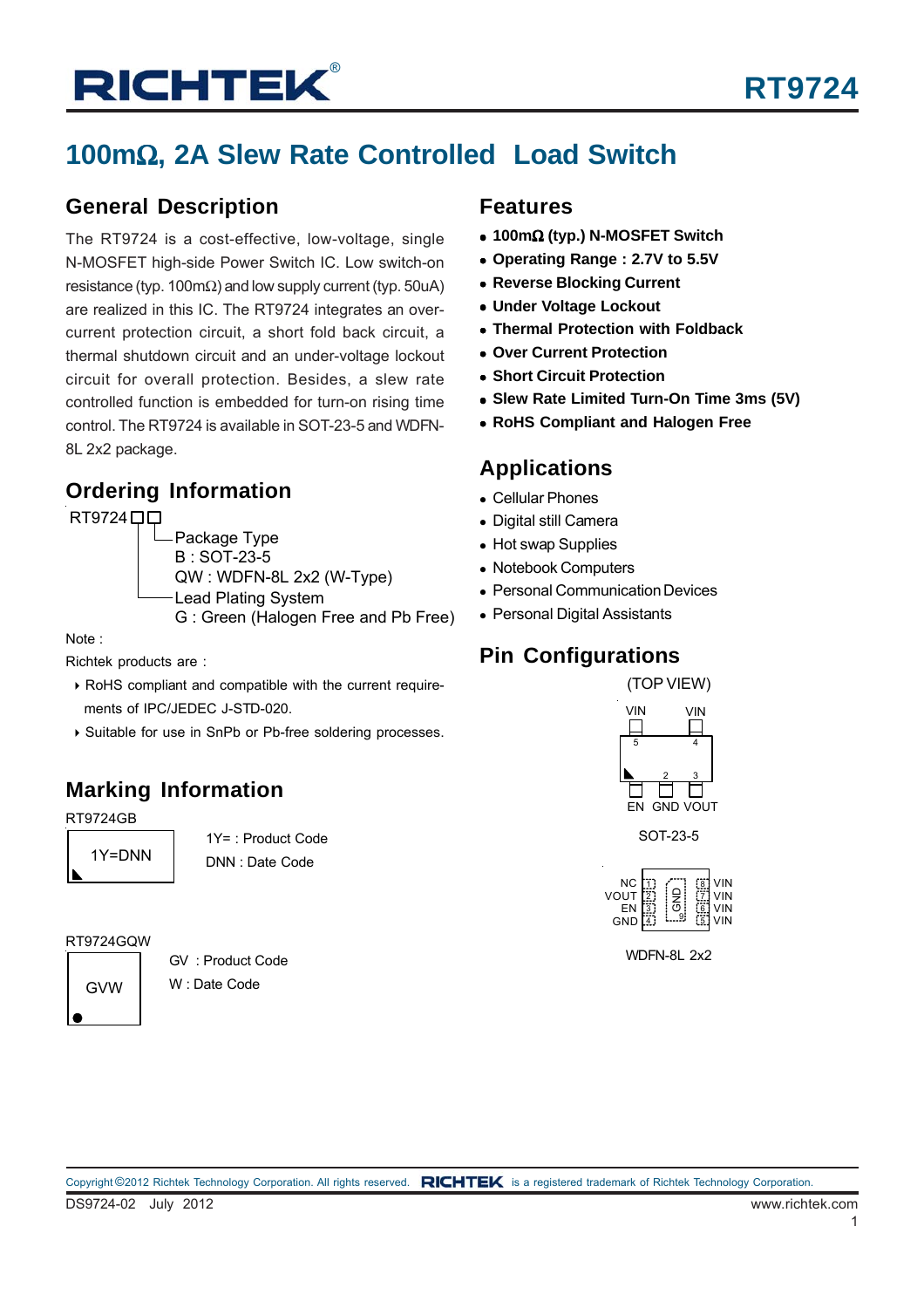

## **Typical Application Circuit**



### **Functional Pin Description**

| Pin No.         |                   |             |                                                                                                                |  |  |  |
|-----------------|-------------------|-------------|----------------------------------------------------------------------------------------------------------------|--|--|--|
| <b>SOT-23-5</b> | <b>WDFN-8L2x2</b> | Pin Name    | <b>Pin Function</b>                                                                                            |  |  |  |
|                 | 3                 | ΕN          | Chip Enable (Active High).                                                                                     |  |  |  |
| $\overline{2}$  | 9 (Exposed Pad)   | <b>GND</b>  | Ground. The exposed pad must be soldered to a large PCB and<br>connected to GND for maximum power dissipation. |  |  |  |
| 3               | 2                 | <b>VOUT</b> | Power-Switch Output.                                                                                           |  |  |  |
| 4, 5            | 5, 6, 7, 8        | <b>VIN</b>  | Power Input Voltage.                                                                                           |  |  |  |
|                 |                   | NC.         | No Internal Connection.                                                                                        |  |  |  |

### **Function Block Diagram**

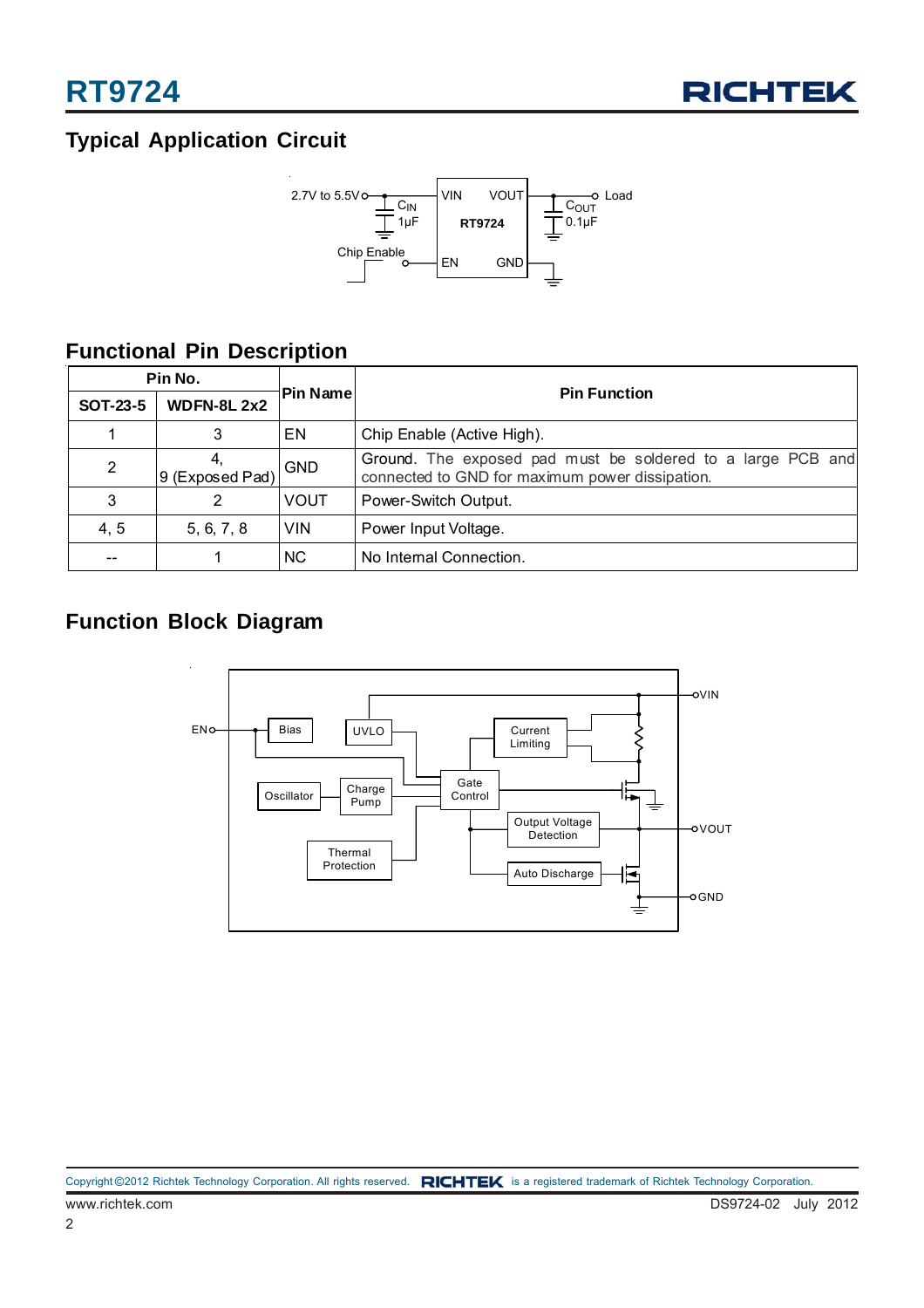### **Absolute Maximum Ratings** (Note 1)

| • Power Dissipation, $P_D @ T_A = 25^{\circ}C$ |  |
|------------------------------------------------|--|
|                                                |  |
|                                                |  |
| • Package Thermal Resistance (Note 2)          |  |
|                                                |  |
|                                                |  |
|                                                |  |
|                                                |  |
| • ESD Susceptibility (Note 3)                  |  |
|                                                |  |

### **Recommended Operating Conditions** (Note 4)

| --  –40°C to 100°C                                               |
|------------------------------------------------------------------|
| $-40^{\circ}$ C to 85 $^{\circ}$ C is a matrix and a set of $\,$ |

### **Electrical Characteristics**

( $V_{IN}$  = 5V,  $C_{IN}$  = 1 $\mu$ F,  $C_{OUT}$  = 0.1 $\mu$ F, T<sub>A</sub> = 25°C, unless otherwise specified)

| <b>Parameter</b>                                  |            | Symbol                | <b>Test Conditions</b>                                              | Min            | <b>Typ</b>     | <b>Max</b> | Unit            |
|---------------------------------------------------|------------|-----------------------|---------------------------------------------------------------------|----------------|----------------|------------|-----------------|
| <b>Operation Voltage</b>                          |            | V <sub>IN</sub>       |                                                                     | 2.7            |                | 5          | $\vee$          |
| Under Voltage Lookout                             |            | VUVLO                 | V <sub>IN</sub> Falling                                             | 1.3            | 1.7            | 2.1        | V               |
| <b>Under Voltage Lockout</b><br><b>Hysteresis</b> |            | <b>AVUVLO</b>         |                                                                     | --             | 50             | --         | mV              |
| Quiescent Current                                 |            | lQ                    | $EN = High$                                                         | --             | 50             | 70         | μA              |
| Off Supply Current                                |            | <b>I</b> SHDN         | $EN = Low, VOUT = Open$                                             | --             |                | 1          | μA              |
| <b>Off Switch Current</b>                         |            | <b>ILEAKAGE</b>       | $EN = Low$ , $V_{OUT} = 0$                                          | --             |                | 1          | μA              |
| On-Resistance                                     |            | $R_{DS(ON)}$          | $V_{IN}$ = 3.3V, $I_{OUT}$ = 1.3 A                                  | --             | 100            | 120        | $m\Omega$       |
| <b>Current Limiting</b>                           |            | <b>LIM</b>            | $V_{IN}$ = 3.3V, $V_{OUT}$ = 2.3V                                   | 1.5            | $\overline{2}$ | 2.5        | A               |
| <b>Short Circuit Current</b>                      |            | $I_{\rm SC\_FB}$      | $V_{\text{OUT}}$ = 0V, Measured Prior to<br><b>Thermal Shutdown</b> | 0.4            | 0.8            | 1.5        | A               |
| Thermal shutdown Threshold                        |            | T <sub>SD</sub>       | $V_{\text{OUT}}$ > 1V                                               | --             | 130            |            | $\rm ^{\circ}C$ |
|                                                   |            |                       | $V_{\text{OUT}} = 0V$                                               | --             | 100            |            | $\rm ^{\circ}C$ |
| <b>Hysteresis</b>                                 |            |                       |                                                                     | --             | 20             | --         | $\rm ^{\circ}C$ |
| <b>EN Threshold</b>                               | Logic-Low  | $V_{IL}$              | $V_{IN}$ = 2.7V to 5.5V                                             | --             |                | 0.8        | V               |
| Voltage                                           | Logic-High | V <sub>IH</sub>       | $V_{IN}$ = 2.7V to 5.5V                                             | $\overline{2}$ |                | --         | V               |
| Enable Input Leakage                              |            | <b>I<sub>EN</sub></b> | $V_{EN}$ = 5.5V                                                     | --             |                | 1          | μA              |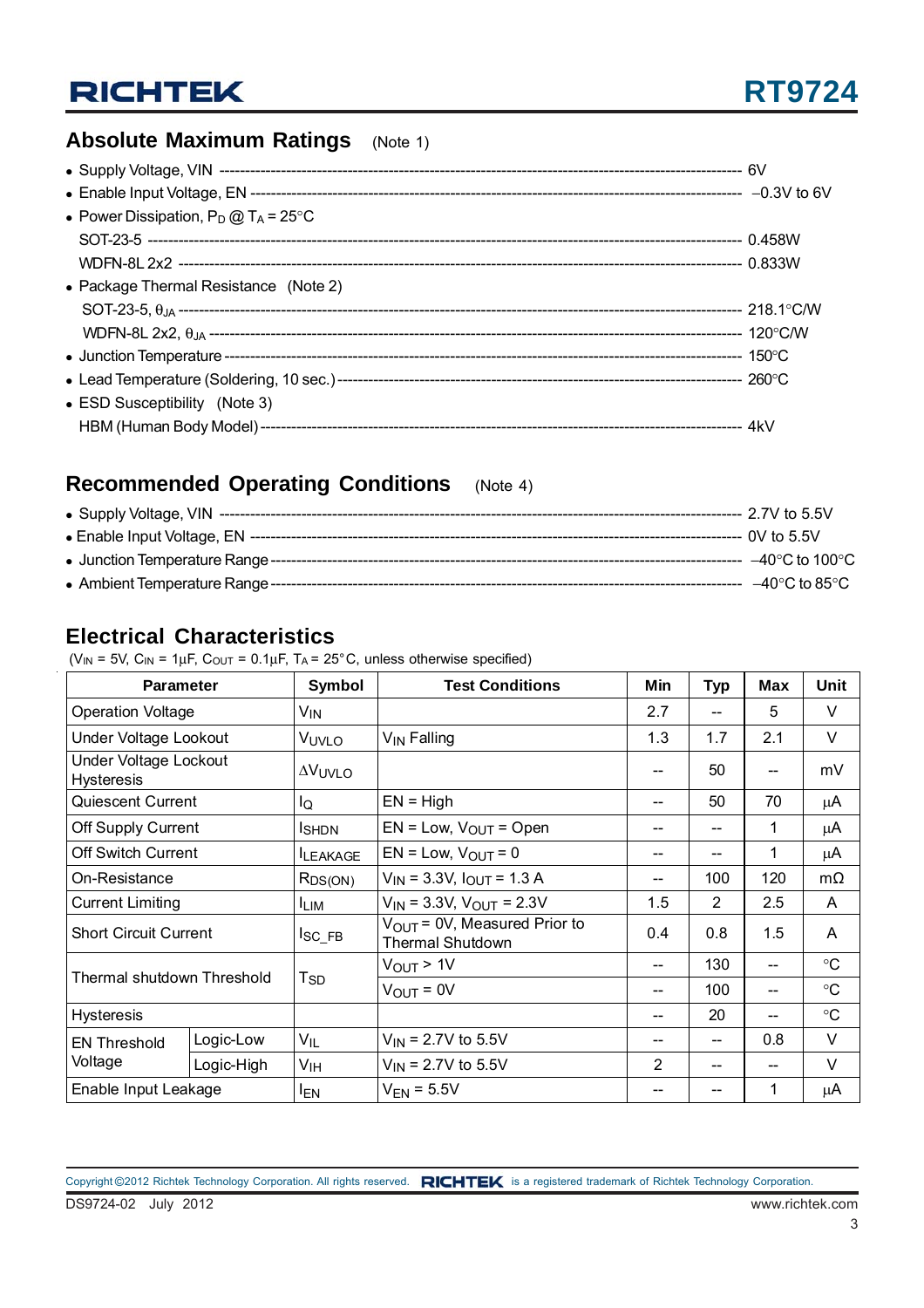## **RT9724**

## **RICHTEK**

| <b>Parameter</b>                                 | Symbol            | <b>Test Conditions</b>                         | Min | <b>Typ</b> | Max                      | Unit |
|--------------------------------------------------|-------------------|------------------------------------------------|-----|------------|--------------------------|------|
| Output Turn-On Delay Time                        | Г <sub>D_ON</sub> | $V_{IN}$ = 5V, R <sub>LOAD</sub> = 10 $\Omega$ | --  | 60         | 100                      | μS   |
| Output Turn-On Rise Time                         | ON                | $V_{IN}$ = 5V, R <sub>LOAD</sub> = 10 $\Omega$ |     | ົ          | $-$                      | ms   |
| Output Turn-Off Delay Time                       | Td off            | $V_{IN}$ = 5V, R <sub>LOAD</sub> = 10 $\Omega$ | --  | 4          | 10                       | μS   |
| <b>Output Pull-Down Resistance</b><br>During OFF | $R_{DISCHARGE}$   | $EN = Low$                                     | --  | 150        | $\overline{\phantom{m}}$ | Ω    |

**Note 1.** Stresses beyond those listed "Absolute Maximum Ratings" may cause permanent damage to the device. These are stress ratings only, and functional operation of the device at these or any other conditions beyond those indicated in the operational sections of the specifications is not implied. Exposure to absolute maximum rating conditions may affect device reliability.

Note 2. θ<sub>JA</sub> is measured at T<sub>A</sub> = 25°C on a high effective thermal conductivity four-layer test board per JEDEC 51-7.

**Note 3.** Devices are ESD sensitive. Handling precaution is recommended.

**Note 4.** The device is not guaranteed to function outside its operating conditions.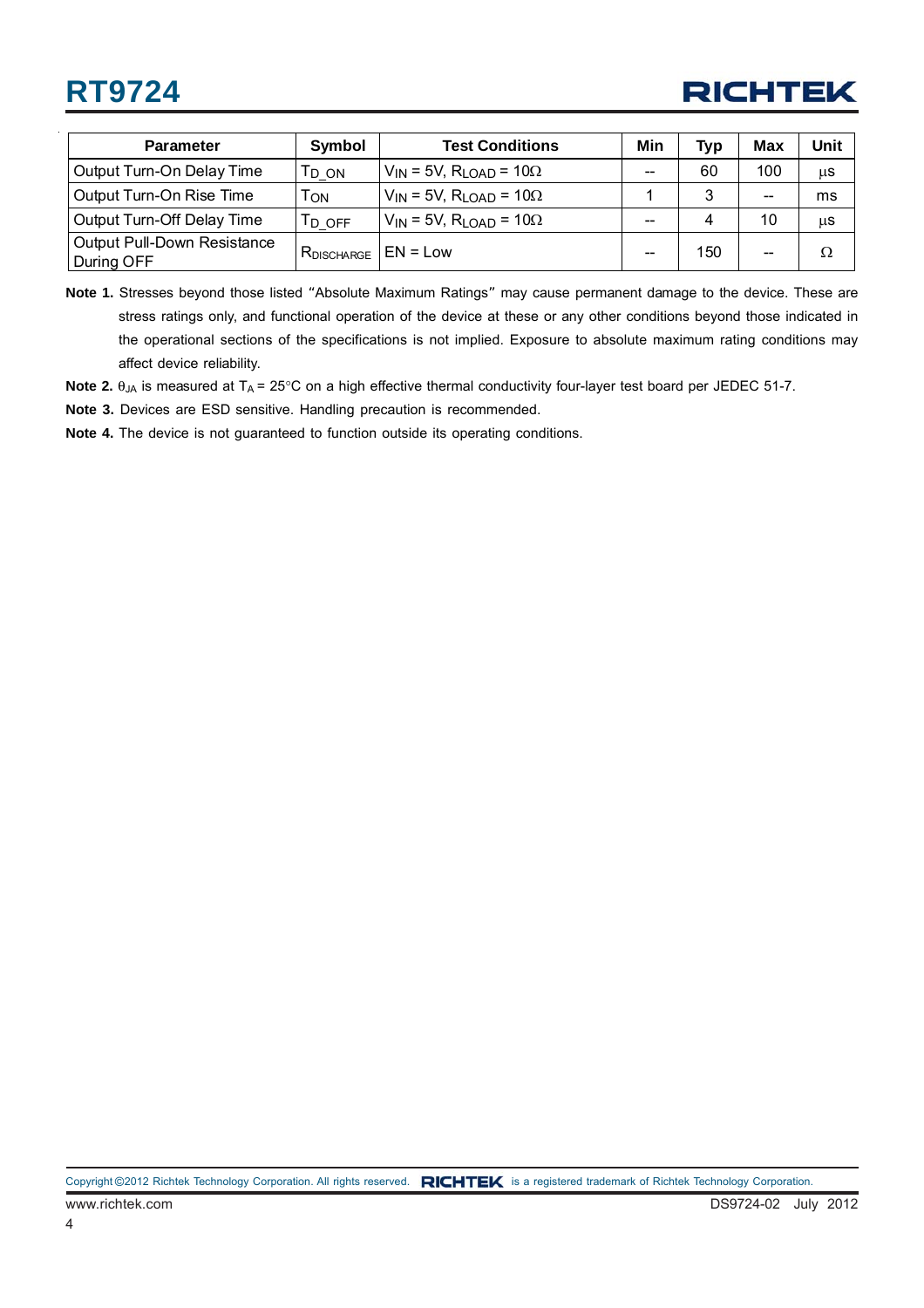## **Typical Operating Characteristics**



Copyright ©2012 Richtek Technology Corporation. All rights reserved. RICHTEK is a registered trademark of Richtek Technology Corporation.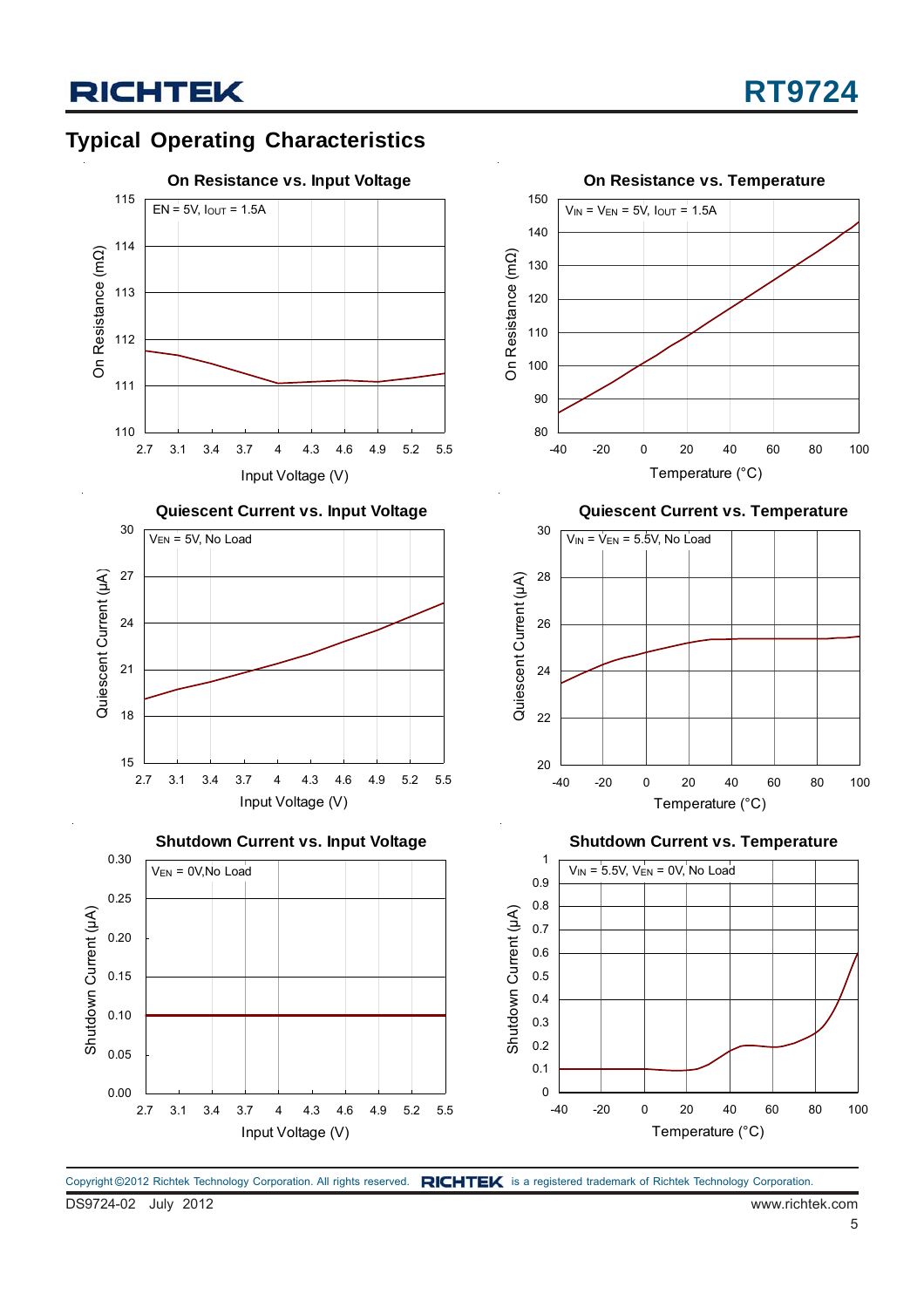## **RT9724**



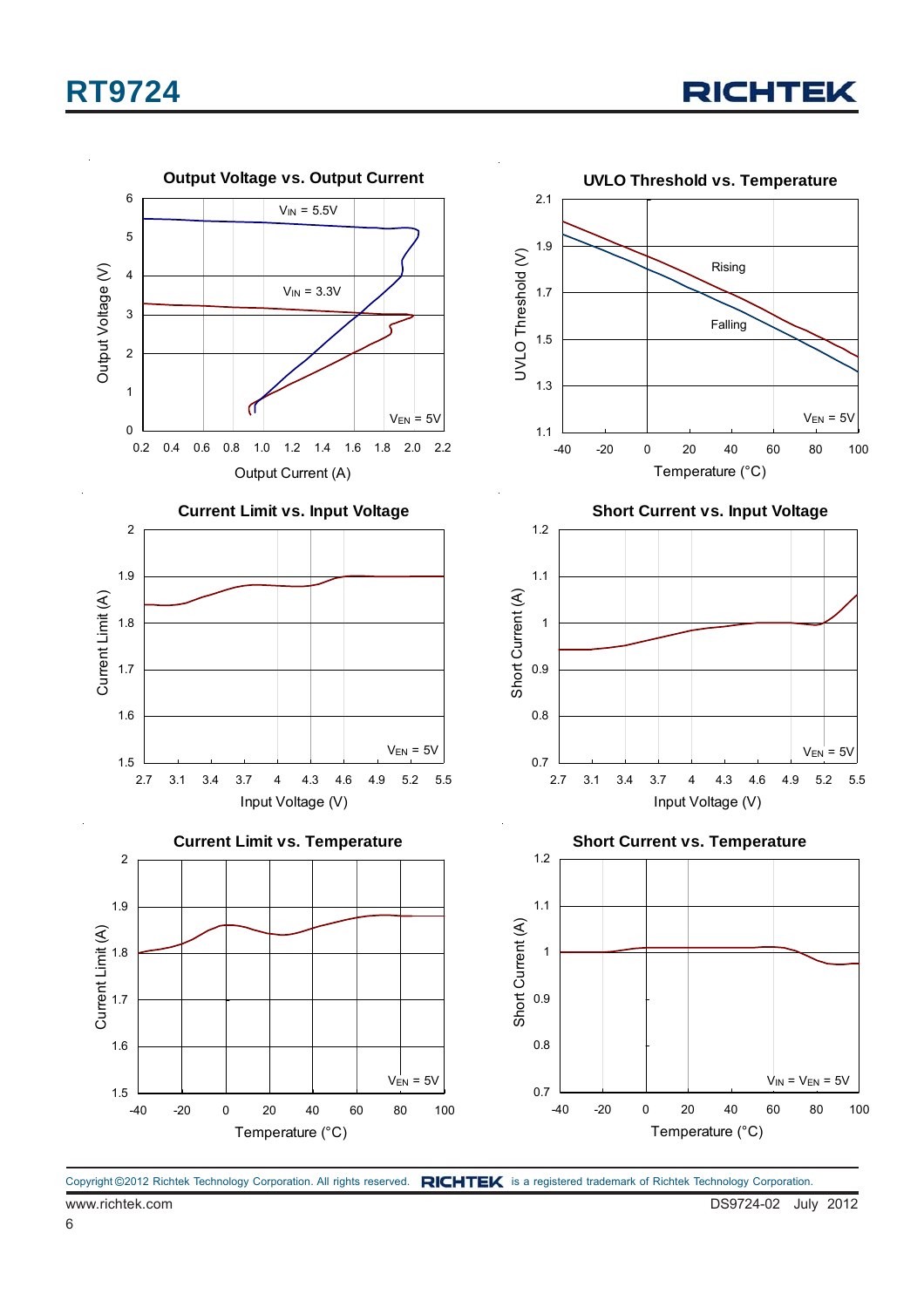

DS9724-02 July 2012 www.richtek.com Copyright ©2012 Richtek Technology Corporation. All rights reserved. RICHTEK is a registered trademark of Richtek Technology Corporation.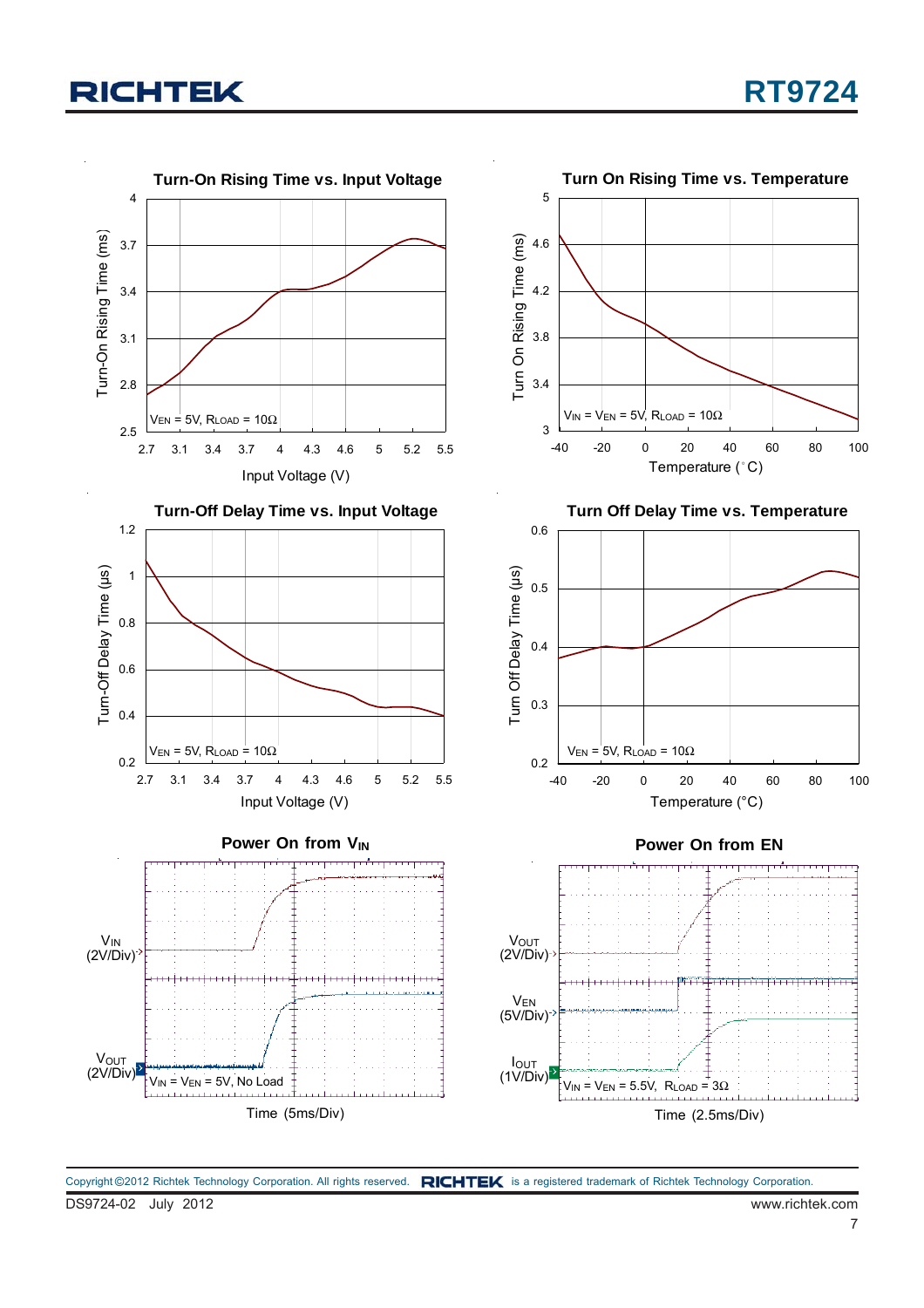### **Applications Information**

The RT9724 is a single N-MOSFET high-side power switches with enable input, optimized for self-powered and bus-powered Universal Serial Bus (USB) applications. The RT9724 is equipped with a charge pump circuitry to drive the internal N-MOSFET switch; the switch's low  $R_{DS(ON)}$ , 100mΩ, meets USB voltage drop requirements.

#### **Input and Output**

 $V_{\text{IN}}$  (input) is the power source connection to the internal circuitry and the drain of the MOSFET.  $V_{OUT}$  (output) is the source of the MOSFET. In a typical application, current flows through the switch from  $V_{IN}$  to  $V_{OUT}$  toward the load. If V<sub>OUT</sub> is greater than V<sub>IN</sub>, current will flow from V<sub>OUT</sub> to  $V_{IN}$  since the MOSFET is bidirectional when on.

Unlike a normal MOSFET, there is no parasitic body diode between drain and source of the MOSFET, the RT9724 prevents reverse current flow if  $V_{\text{OUT}}$  is externally forced to a higher voltage than  $V_{\text{IN}}$  when the chip is disabled  $(V_{EN} < 0.8V)$ .



#### **Chip Enable Input**

The switch will be disabled when the EN pin is in a logic low condition. During this condition, the internal circuitry and MOSFET will be turned off, reducing the supply current to 0.1μA typical. Floating the EN may cause unpredictable operation. EN should not be allowed to go negative with respect to GND. The EN pin may be directly tied to  $V_{IN}$  to keep the part on.

#### **Soft Start for Hot Plug-In Applications**

In order to eliminate the upstream voltage droop caused by the large inrush current during hot-plug events, the "soft-start" feature effectively isolates the power source from extremely large capacitive loads, satisfying the USB voltage droop requirements.

#### **Under Voltage Lockout**

Under Voltage Lockout (UVLO) prevents the MOSFET switch from turning on until the input voltage exceeds approximately 1.75V. If input voltage drops below approximately 1.7V, UVLO turns off the MOSFET switch. Under-voltage detection functions only when the switch is enabled.

#### **Current Limiting and Short-Circuit Protection**

The current limit circuitry prevents damage to the MOSFET switch and the hub downstream port but can deliver load current up to the current limit threshold of typically 2A. When a heavy load or short circuit is applied to an enabled switch, a large transient current may flow until the current limit circuitry responds. Once this current limit threshold is exceeded, the device enters constant current mode until the thermal shutdown occurs or the fault is removed.

#### **Universal Serial Bus (USB) & Power Distribution**

The goal of USB is to enable device from different vendors to interoperate in an open architecture. USB features include ease of use for the end user, a wide range of workloads and applications, robustness, synergy with the PC industry, and low-cost implementation. Benefits include self-identifying peripherals, dynamically attachable and reconfigurable peripherals, multiple connections (support for concurrent operation of many devices), support for as many as 127 physical devices, and compatibility with PC Plug-and-Play architecture.

The Universal Serial Bus connects USB devices with a USB host: each USB system has one USB host. USB devices are classified either as hubs, which provide additional attachment points to the USB, or as functions, which provide capabilities to the system (for example, a digital joystick). Hub devices are then classified as either Bus-Power Hubs or Self-Powered Hubs.

A Bus-Powered Hub draws all of the power to any internal functions and downstream ports from the USB connector power pins. The hub may draw up to 500mA from the upstream device. External ports in a Bus-Powered Hub can supply up to 100mA per port, with a maximum of four external ports.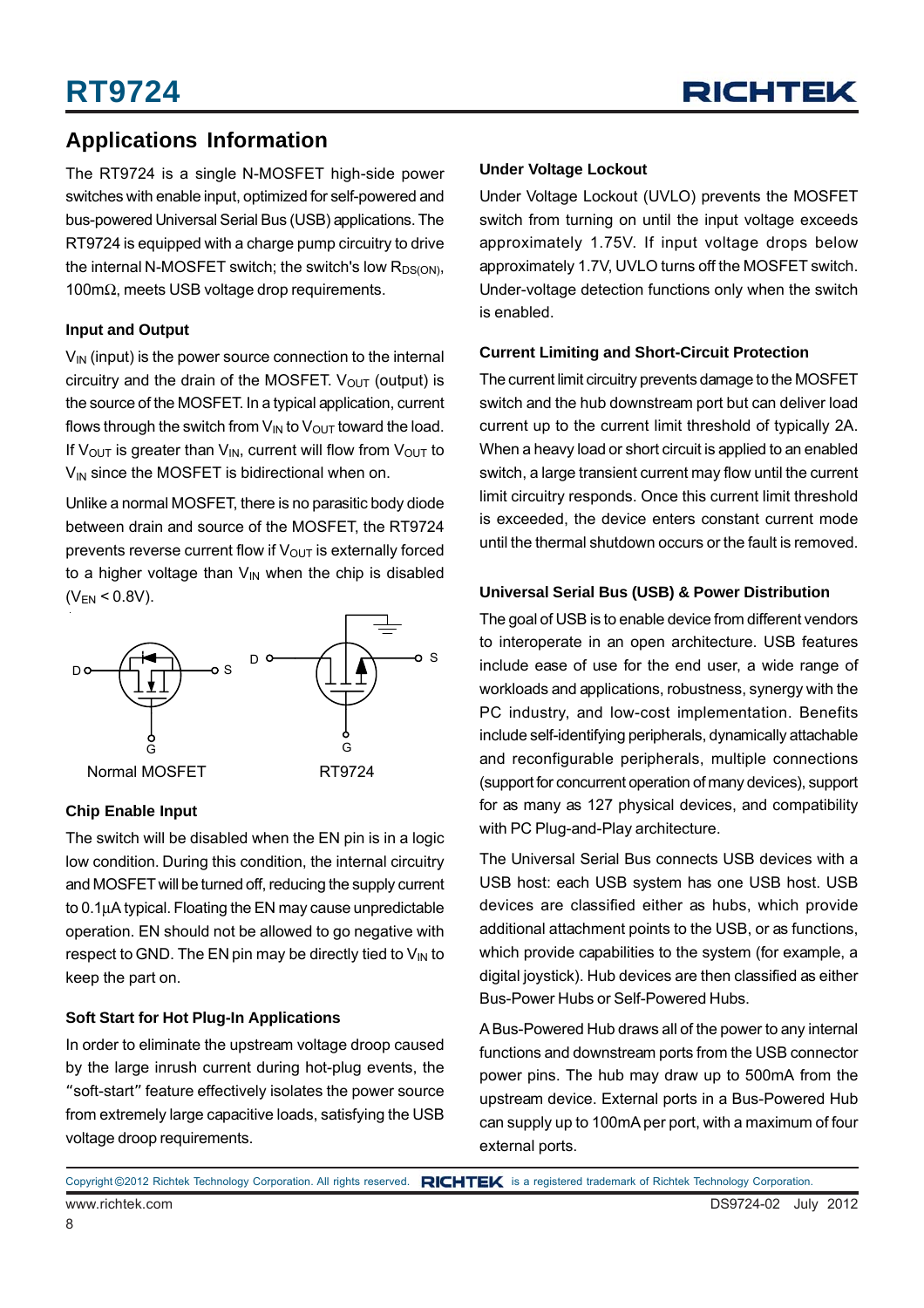Self-Powered Hub power for the internal functions and downstream ports does not come from the USB, although the USB interface may draw up to 100mA from its upstream connection, to allow the interface to function when the remainder of the hub is powered down. The hub must be able to supply up to 500mA on all of its external downstream ports. Please refer to Universal Serial Specification Revision 2.0 for more details on designing compliant USB hub and host systems.

Over current protection devices such as fuses and PTC resistors (also called polyfuse or polyswitch) have slow trip times, high on-resistance, and lack the necessary circuitry for USB-required fault reporting.

The faster trip time of the RT9724 power distribution allows designers to design hubs that can operate through faults. The RT9724 provides low on-resistance and internal faultreporting circuitry to meet voltage regulation and fault notification requirements.

Because the devices are also power switches, the designer of self-powered hubs has the flexibility to turn off power to output ports. Unlike a normal MOSFET, the devices have controlled rise and fall times to provide the needed inrush current limiting required for the bus-powered hub power switch.

#### **Supply Filter/Bypass Capacitor**

A 1uF low-ESR ceramic capacitor from  $V_{IN}$  to GND, located at the device is strongly recommended to prevent the input voltage drooping during hot-plug events. However, higher capacitor values will further reduce the voltage droop on the input. Furthermore, without the bypass capacitor, an output short may cause sufficient ringing on the input (from source lead inductance) to destroy the internal control circuitry. The input transient must not exceed 6V of the absolute maximum supply voltage even for a short duration.

#### **Output Filter Capacitor**

A low-ESR 150uF aluminum electrolytic or tantalum between  $V_{\text{OUT}}$  and GND is strongly recommended to meet the 330mV maximum droop requirement in the hub  $V_{\text{BUS}}$ (Per USB 2.0, output ports must have a minimum 120μF of low-ESR bulk capacitance per hub). Standard bypass methods should be used to minimize inductance and

resistance between the bypass capacitor and the downstream connector to reduce EMI and decouple voltage droop caused when downstream cables are hot-insertion transients. Ferrite beads in series with  $V_{\text{BUS}}$ , the ground line and the 0.1μF bypass capacitors at the power connector pins are recommended for EMI and ESD protection. The bypass capacitor itself should have a low dissipation factor to allow decoupling at higher frequencies.

#### **Voltage Drop**

The USB specification states a minimum port-output voltage in two locations on the bus, 4.75V out of a Self-Powered Hub port and 4.4V out of a Bus-Powered Hub port. As with the Self-Powered Hub, all resistive voltage drops for the Bus-Powered Hub must be accounted for to guarantee voltage regulation (see Figure 7-47 of Universal Serial Specification Revision 2.0 ).

The following calculation determines  $V_{\text{OUT (MIN)}}$  for multiple ports ( $N_{PORTS}$ ) ganged together through one switch (if using one switch per port,  $N_{PORTS}$  is equal to 1) :

 $V_{\text{OUT (MIN)}} = 4.75V - [I_{1} \times (4 \times R_{\text{CONN}} + 2 \times R_{\text{CABLE}})] -$ 

 $(0.1A \times N_{PORTS} \times R_{SWITCH}) - V_{PCR}$ 

**Where** 

 $R_{\text{CONN}}$  = Resistance of connector contacts

(two contacts per connector)

 $R_{\text{CABLE}}$  = Resistance of upstream cable wires

(one 5V and one GND)

 $R_{SWITCH}$  = Resistance of power switch

(90mΩ typical for RT9715)

 $V_{PCB}$  = PCB voltage drop

The USB specification defines the maximum resistance per contact (*R<sub>CONN</sub>*) of the USB connector to be 30mΩ and the drop across the PCB and switch to be 100mV. This basically leaves two variables in the equation: the resistance of the switch and the resistance of the cable.

If the hub consumes the maximum current  $(I<sub>1</sub>)$  of 500mA, the maximum resistance of the cable is 90mΩ.

DS9724-02 July 2012 www.richtek.com Copyright ©2012 Richtek Technology Corporation. All rights reserved. RICHTEK is a registered trademark of Richtek Technology Corporation.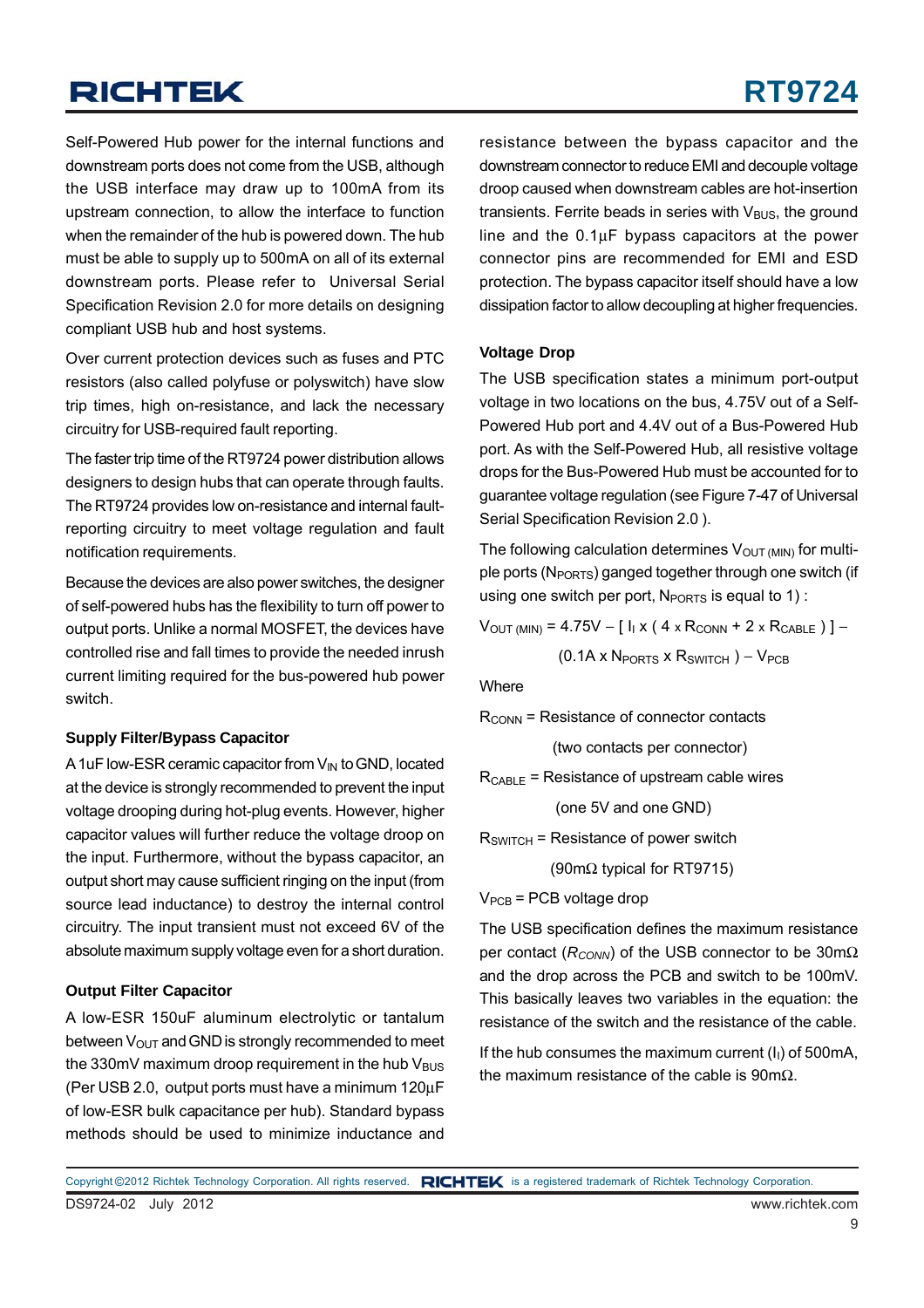## **RT9724**



The resistance of the switch is defined as follows :

$$
R_{SWITCH} = \{ 4.75V - 4.4V - [ 0.5A x ( 4 x 30mΩ + 2 x 90mΩ) ] - V_{PCB} \} \div ( 0.1A x N_{PORTS} )
$$

$$
= (200mV - V_{PCB}) \div ( 0.1A x N_{PORTS} )
$$

If the voltage drop across the PCB is limited to 100mV, the maximum resistance for the switch is 250m $\Omega$  for four ports ganged together. The RT9724, with its maximum 100mΩ on-resistance over temperature, can fit the demand of this requirement.

#### **Thermal Shutdown**

Thermal protection limits the power dissipation in the RT9724. When the operation junction temperature exceeds 130°C, the OTP circuit starts the thermal shutdown function and turns the pass element off. The pass element turn on again after the junction temperature cools to 80°C. The RT9724 lowers its OTP trip level from 130 $\degree$ C to 100 $\degree$ C when output short circuit occurs (V<sub>OUT</sub> < 1V) as shown in Figure 1.





#### **Thermal Considerations**

The maximum power dissipation depends on the thermal resistance of IC package, PCB layout, the rate of surroundings airflow and temperature difference between junction to ambient. The maximum power dissipation can be calculated by following formula :

 $P_{D(MAX)} = (T_{J(MAX)} - T_A)/\theta_{JA}$ 

where  $T_{J(MAX)}$  is the maximum junction temperature,  $T_A$  is the ambient temperature, and  $\theta_{JA}$  is the junction to ambient thermal resistance.

For recommended operating conditions specification, the maximum junction temperature is 125°C. The junction to ambient thermal resistance  $\theta_{JA}$  is layout dependent. For SOT-23-5 package, the thermal resistance  $\theta_{JA}$  is 218.1°C/W on the standard JEDEC 51-7 four layers thermal test board. For WDFN-8L 2x2 package, the thermal resistance  $\theta_{JA}$  is 120°C/W on the standard JEDEC 51-7 four layers thermal test board. The maximum power dissipation at  $T_A = 25^{\circ}$ C can be calculated by following formula :

 $P_{D(MAX)}$  = (125°C – 25°C) / (218.1°C/W) = 0.458W for SOT-23-5 package

 $P_{D(MAX)}$  = (125°C – 25°C) / (120°C/W) = 0.833W for WDFN-8L 2x2 package

The maximum power dissipation depends on operating ambient temperature for fixed  $T_{J(MAX)}$  and thermal resistance  $\theta_{JA}$ . The Figure 2 of derating curves allows the designer to see the effect of rising ambient temperature on the maximum power allowed.



Copyright ©2012 Richtek Technology Corporation. All rights reserved. RICHTEK is a registered trademark of Richtek Technology Corporation.

www.richtek.com DS9724-02 July 2012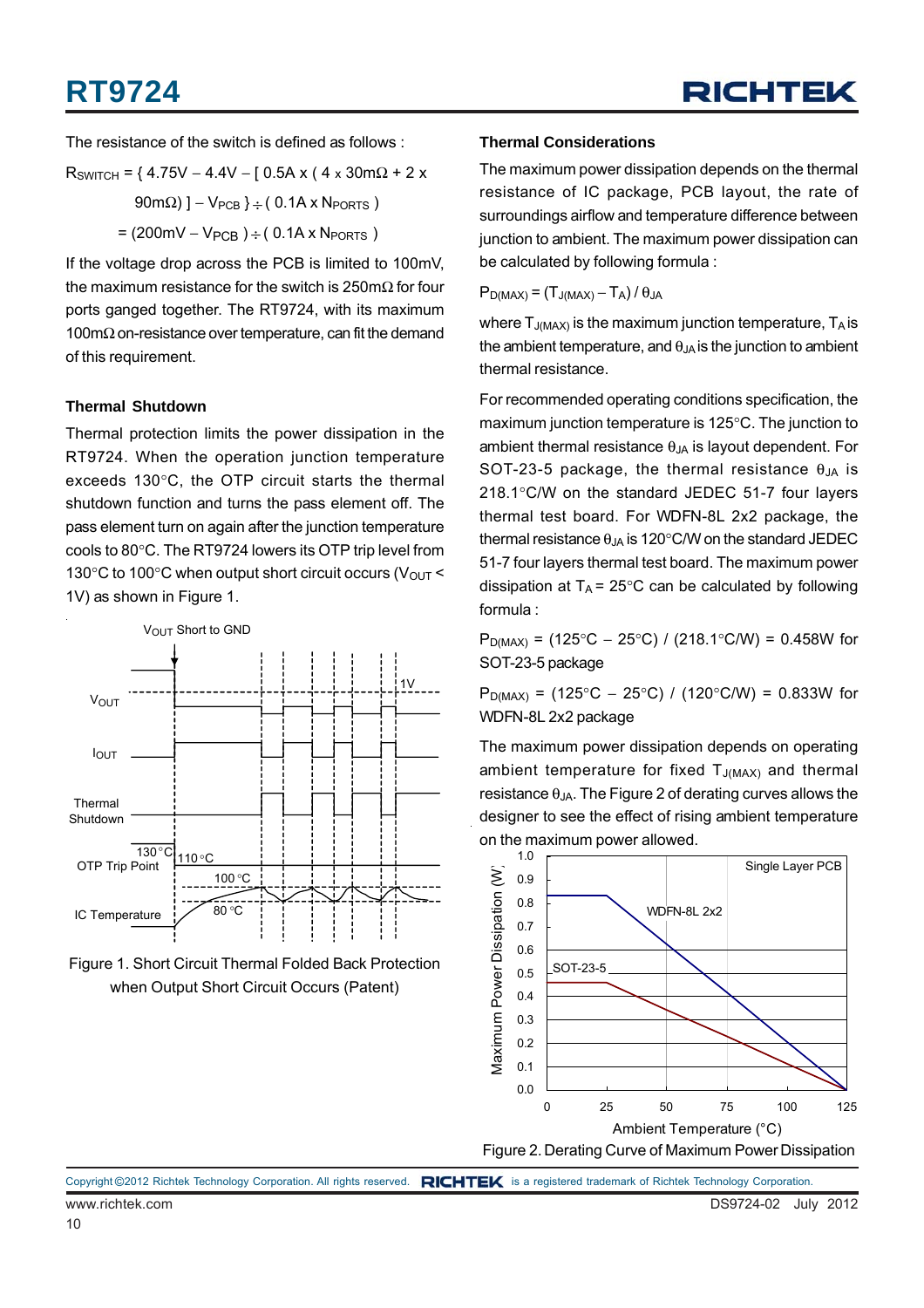#### **Layout Consideration**

For best performance of the RT9724.The following guidelines must be followed :

- ▶ Input and Output capacitors should be placed close to the IC and connected to ground plane to reduce noise coupling.
- $\triangleright$  The GND shoule be connected to a strong ground plane for heat sink.
- $\rightarrow$  Keep the main current traces as possible as short and wide.



placed as close as possible to the IC.





as possible as short and wide.

Figure 4. PCB Layout for WDFN Package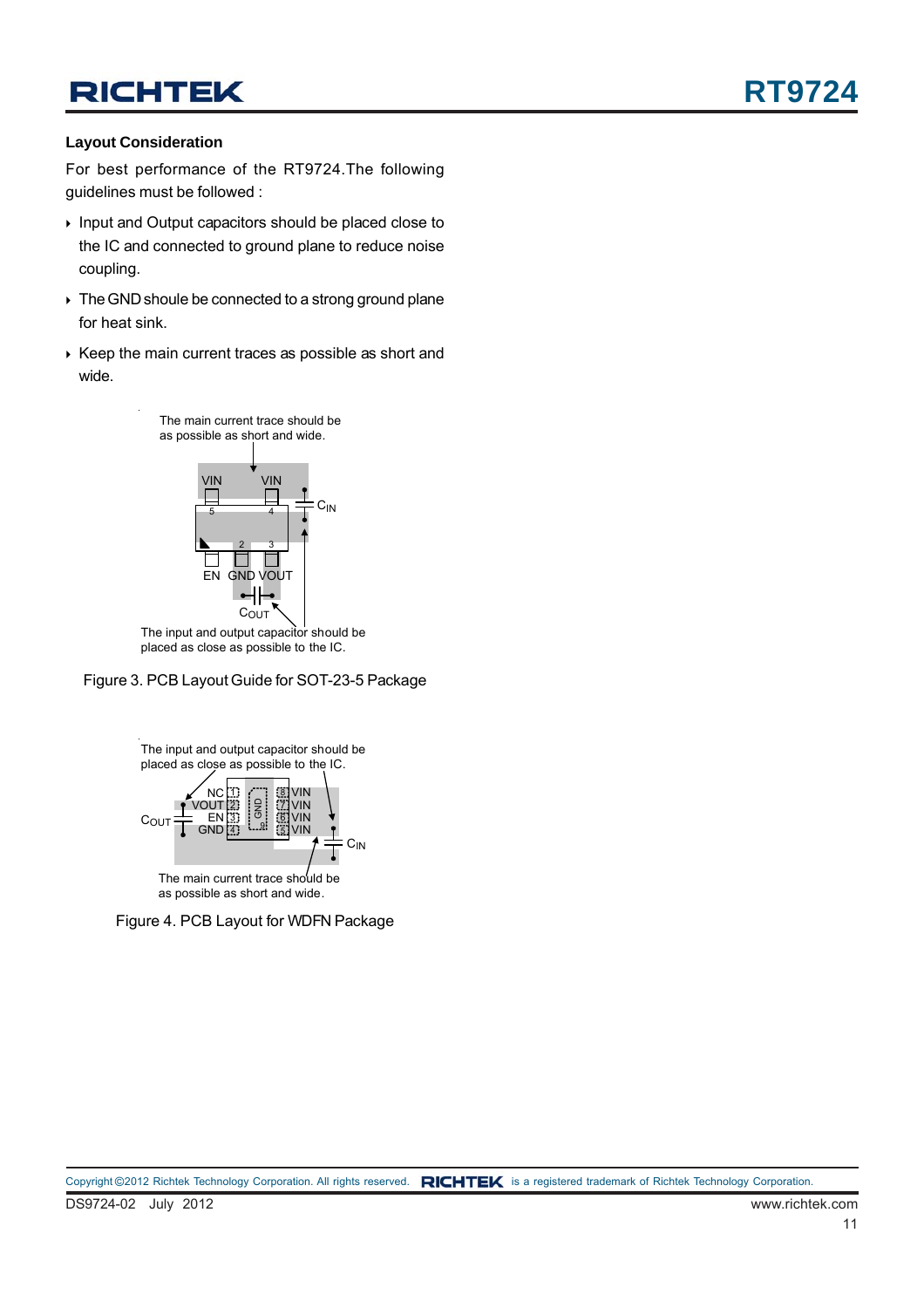

### **Outline Dimension**



|                |       | <b>Dimensions In Millimeters</b> | <b>Dimensions In Inches</b> |       |  |
|----------------|-------|----------------------------------|-----------------------------|-------|--|
| Symbol         | Min   | <b>Max</b>                       | Min                         | Max   |  |
| A              | 0.889 | 1.295                            | 0.035                       | 0.051 |  |
| A <sub>1</sub> | 0.000 | 0.152                            | 0.000                       | 0.006 |  |
| B              | 1.397 | 1.803                            | 0.055                       | 0.071 |  |
| b              | 0.356 | 0.559                            | 0.014                       | 0.022 |  |
| C              | 2.591 | 2.997                            | 0.102                       | 0.118 |  |
| D              | 2.692 | 3.099                            | 0.106                       | 0.122 |  |
| e              | 0.838 | 1.041                            | 0.033                       | 0.041 |  |
| н              | 0.080 | 0.254                            | 0.003                       | 0.010 |  |
|                | 0.300 | 0.610                            | 0.012                       | 0.024 |  |

**SOT-23-5 Surface Mount Package**